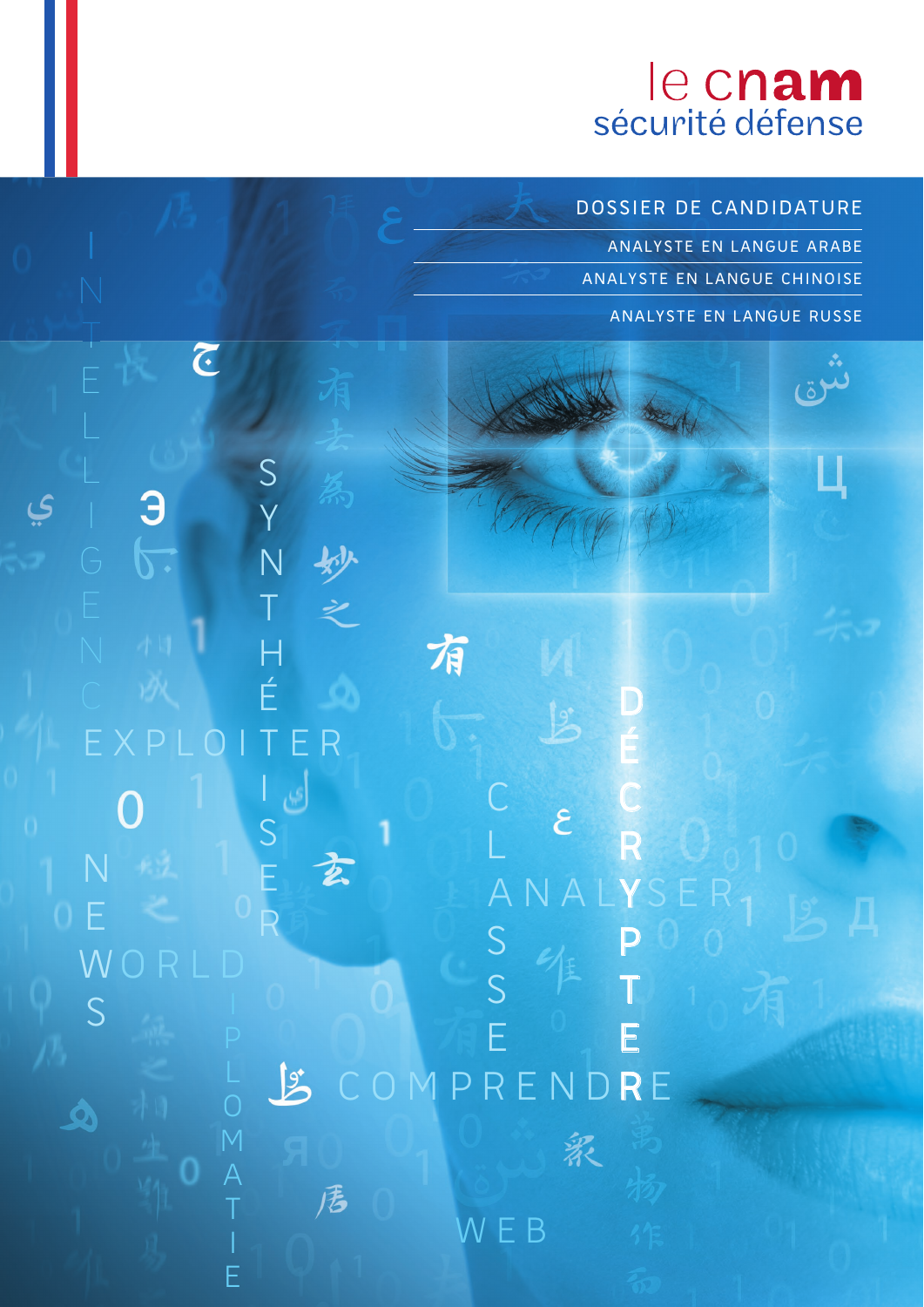## Dossier de candidature<br>Analyste en langue arabe / Analyste en langue chinoise

Analyste en langue russe

PHOTO

NORME ADMINISTRATIVE OFFICIELLE

| ANNÉE |
|-------|
|       |
|       |
|       |
|       |
|       |
|       |
|       |
|       |

| <b>ANNÉE ET DURÉE</b> |  |
|-----------------------|--|
| ANNÉE ET DURÉE        |  |
| <b>ANNÉE ET DURÉE</b> |  |
|                       |  |

| <b>EXPERIENCE PROFESSIONNELLE</b> |  |      |                       |
|-----------------------------------|--|------|-----------------------|
|                                   |  |      |                       |
| <b>EMPLOYEUR</b>                  |  | LIEU | ANNÉE ET DURÉE        |
| <b>EMPLOYEUR</b>                  |  | LIEU | ANNÉE ET DURÉE        |
| <b>EMPLOYEUR</b>                  |  | LIEU | <b>ANNÉE ET DURÉE</b> |
|                                   |  |      |                       |

| <b>ANNÉE UNIVERSITAIRE</b>                                                                               |
|----------------------------------------------------------------------------------------------------------|
|                                                                                                          |
|                                                                                                          |
| <b>FORMATION DEMANDÉE</b>                                                                                |
| ANALYSTE EN LANGUE ARABE<br>ANALYSTE EN LANGUE CHINOISE<br><b>ANALYSTE EN LANGUE RUSSE</b>               |
| <b>COORDONNÉES DU CANDIDAT</b>                                                                           |
| <b>MONSIEUR</b><br><b>MADAME</b>                                                                         |
| <b>PRÉNOMS</b><br><b>NOM</b>                                                                             |
| $NÉ(E)$ LE<br>À                                                                                          |
| DÉP. DE NAISSANCE                                                                                        |
| <b>TÉLÉPHONE</b><br><b>EMAIL</b>                                                                         |
| <b>ADRESSE COMPLÈTE</b>                                                                                  |
|                                                                                                          |
| ANNÉE D'ACQUISITION<br>NATIONALITÉ                                                                       |
| SI AUTRES NATIONALITÉS, LESQUELLES                                                                       |
| INE*                                                                                                     |
| * INE = IDENTIFIANT NATIONAL ÉLÈVE, FIGURANT SUR LES RELEVÉS DE NOTES UNIVERSITAIRES ET DU BACCALAURÉAT. |

### SITUATION FAMILIALE

FORMATIONS INTITULÉ ANNÉE ÉTABLISSEMENT DIPLÔME OBTENU AUTRES DIPLÔMES ANNÉE ÉTABLISSEMENT DIPLÔME OBTENU ANNÉE ÉTABLISSEMENT DIPLÔME OBTENU ÉTABLISSEMENT FORMATON SUIVIE

| CÉLIBATAIRE<br>MARIÉ(E) / PACSÉ(E)          | CONCUBIN(E) / UNION LIBRE          |
|---------------------------------------------|------------------------------------|
| CONJOINT(E) - CONCUBIN(E) - PARTENAIRE PACS |                                    |
| <b>NOM</b>                                  | <b>PRÉNOMS</b>                     |
| DATE ET LIEU DE NAISSANCE                   | <b>PROFESSION</b>                  |
| <b>NATIONALITÉ</b>                          | SI AUTRES NATIONALITÉS, LESQUELLES |
| <b>PÈRE</b>                                 |                                    |
| <b>NOM</b>                                  | <b>PRÉNOMS</b>                     |
| DATE ET LIEU DE NAISSANCE                   | <b>PROFESSION</b>                  |
| <b>NATIONALITÉ</b>                          | SI AUTRES NATIONALITÉS, LESQUELLES |
| <b>MÈRE</b>                                 |                                    |
| <b>NOM</b>                                  | <b>PRÉNOMS</b>                     |
| DATE ET LIEU DE NAISSANCE                   | <b>PROFESSION</b>                  |
| <b>NATIONALITÉ</b>                          | SI AUTRES NATIONALITÉS, LESQUELLES |

| NIVEAU DE LANGUE (CASE À COCHER EN SE REPORTANT AU CADRE EUROPÉEN COMMUN DE RÉFÉRENCE POUR LES LANGUES |                |    |                |           |    | - )            |
|--------------------------------------------------------------------------------------------------------|----------------|----|----------------|-----------|----|----------------|
| LANGUE DE SPÉCIALITÉ                                                                                   | A <sub>1</sub> | A2 | B <sub>1</sub> | <b>B2</b> | C1 | C <sub>2</sub> |
| <b>COMPRENDRE</b>                                                                                      |                |    |                |           |    |                |
| <b>ÉCOUTER</b>                                                                                         |                |    |                |           |    |                |
| LIRE                                                                                                   |                |    |                |           |    |                |
| <b>PARLER</b>                                                                                          |                |    |                |           |    |                |
| PRENDRE PART À UNE CONVERSATION                                                                        |                |    |                |           |    |                |
| S'EXPRIMER ORALEMENT EN CONTINU                                                                        |                |    |                |           |    |                |
| <b>ÉCRIRE</b>                                                                                          |                |    |                |           |    |                |
| <b>ÉCRIRE</b>                                                                                          |                |    |                |           |    |                |
|                                                                                                        |                |    |                |           |    |                |
| <b>DIALECTES ÉVENTUELS</b>                                                                             |                |    |                |           |    |                |
| AUTRES LANGUES ÉTRANGÈRES                                                                              |                |    |                |           |    |                |
|                                                                                                        |                |    |                |           |    |                |
|                                                                                                        |                |    |                |           |    |                |
|                                                                                                        |                |    |                |           |    |                |

| DÉPLACEMENTS A L'ÉTRANGER |  |
|---------------------------|--|
|                           |  |

| DÉPLACEMENTS A L'ÉTRANGER |                |                 |
|---------------------------|----------------|-----------------|
|                           |                |                 |
| <b>DESTINATION</b>        | ANNÉE ET DURÉE | <b>OBJECTIF</b> |
| <b>DESTINATION</b>        | ANNÉE ET DURÉE | <b>OBJECTIF</b> |
|                           |                |                 |
| <b>DESTINATION</b>        | ANNÉE ET DURÉE | <b>OBJECTIF</b> |
| <b>DESTINATION</b>        | ANNÉE ET DURÉE | <b>OBJECTIF</b> |
|                           |                |                 |
| <b>AUTRES PAYS</b>        |                |                 |